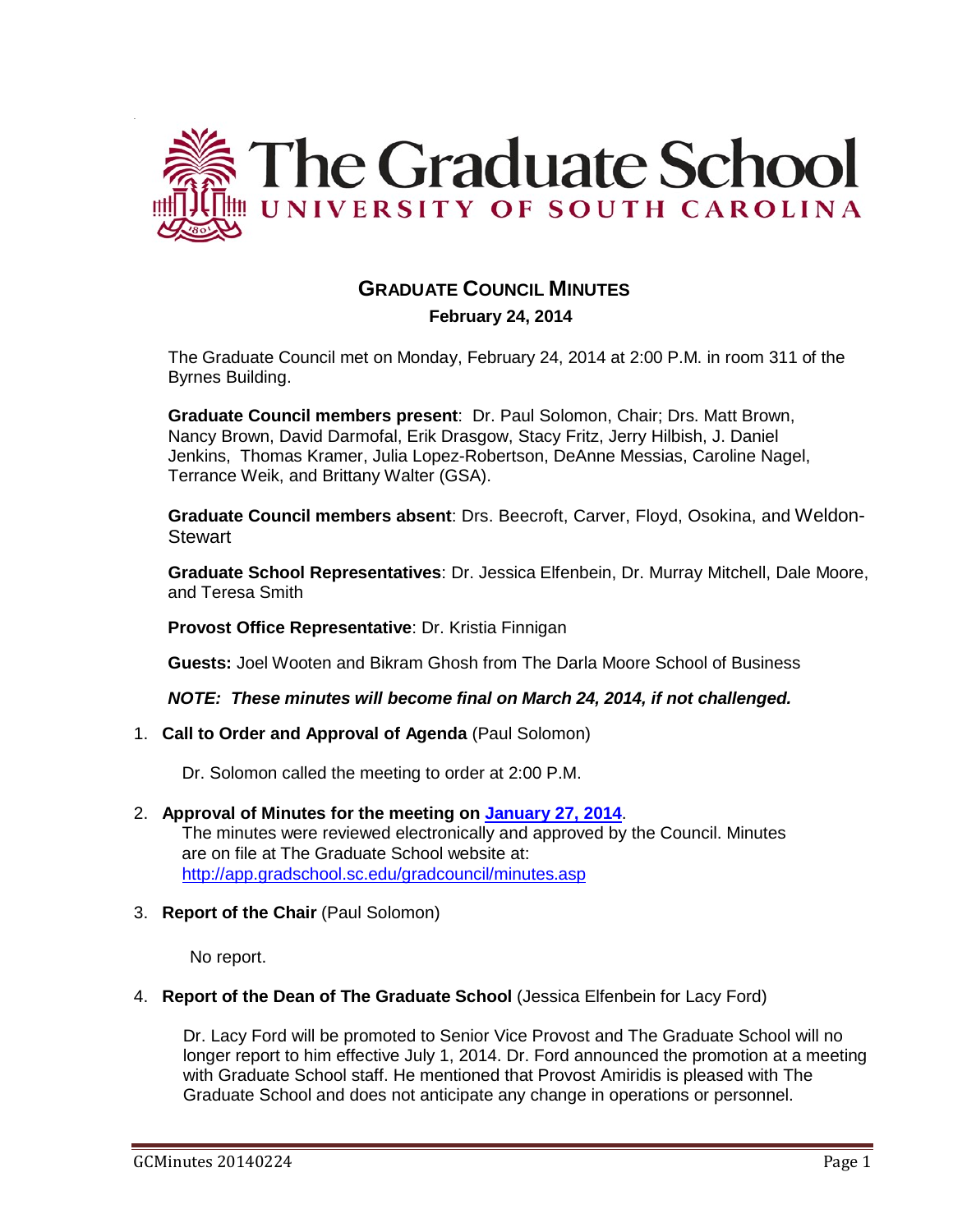The Graduate School staff is happy about the promotion of Dr. Ford, but also sad to lose the great leadership he has provided. Responsibility for The Graduate School will be assigned to another Vice Provost and Dean of Graduate Studies, and an internal search to fill that position is underway.

Before Dr. Ford moves on to his new position, he would like to address the following issues; ongoing Banner challenges, implement a fee waiver program for applicants who have honorably served their country, strengthen academic partnerships and enhance the partnership between The Graduate School and the Office of Student Affairs.

Additionally, The Graduate School is working on a Doctoral Dashboard to illustrate the number of graduate students in each program, the types of programs doctoral students are enrolled in, and how much debt a graduate student accumulates during matriculation. The plan is to get the dashboard up and beta tested over the course of the next year.

#### 5. **Report of the Associate Dean / Secretary of the Graduate Council** (Murray Mitchell)

Dr. Mitchell added that Dr. Ford has also discussed the possible merits in establishing professional development and training opportunities for administrative staff and new department chairs.

Additionally, Dr. Mitchell complimented the Graduate School's front office staff on the ability to address calls that involve issues that students have with other offices (e.g., the Registrar's office, the Bursars office, or possibly the Office of Financial Aid). The administrative staff has become quite proficient at offering excellent customer service when handling these calls.

# 6. **Report of the Graduate Student Association Representative** (Brittany Walter)

The Graduate Student Association's Townhall Forum will be held on Thursday, February 27 in two sessions. The first session will be from 1:00-2:00 P.M. in the Russell House, room 203. The second session is scheduled from 6:00-7:00 P.M. to accommodate students who are in class during the day time. It will be held at Davis College, room 209. Ms. Walter thanked Dr. Elfenbein for agreeing to attend both sessions of the Townhall Forum.

The Association will host a series of Professionalism Workshops. The first will be a SkillSoft workshop to be held on Tuesday, March 4 at 6:00 P.M. The second is a Sexual Harassment workshop on March 19th, and the third is a Diversity workshop to be held on April 3rd.

# 7. **Report of the Academic Policy and Practices Committee** (Stacy Fritz)

Dr. Fritz reported that the Committee is working on a template for the procedures an academic unit will follow to nominate an Associate Membership for non-tenure track faculty.

#### 8. **Report of the Committee on 500/600 Level Courses, Distance Education and Special Courses** (Murray Mitchell)

Due to snow delays in meetings, these courses will be reported at the next meeting.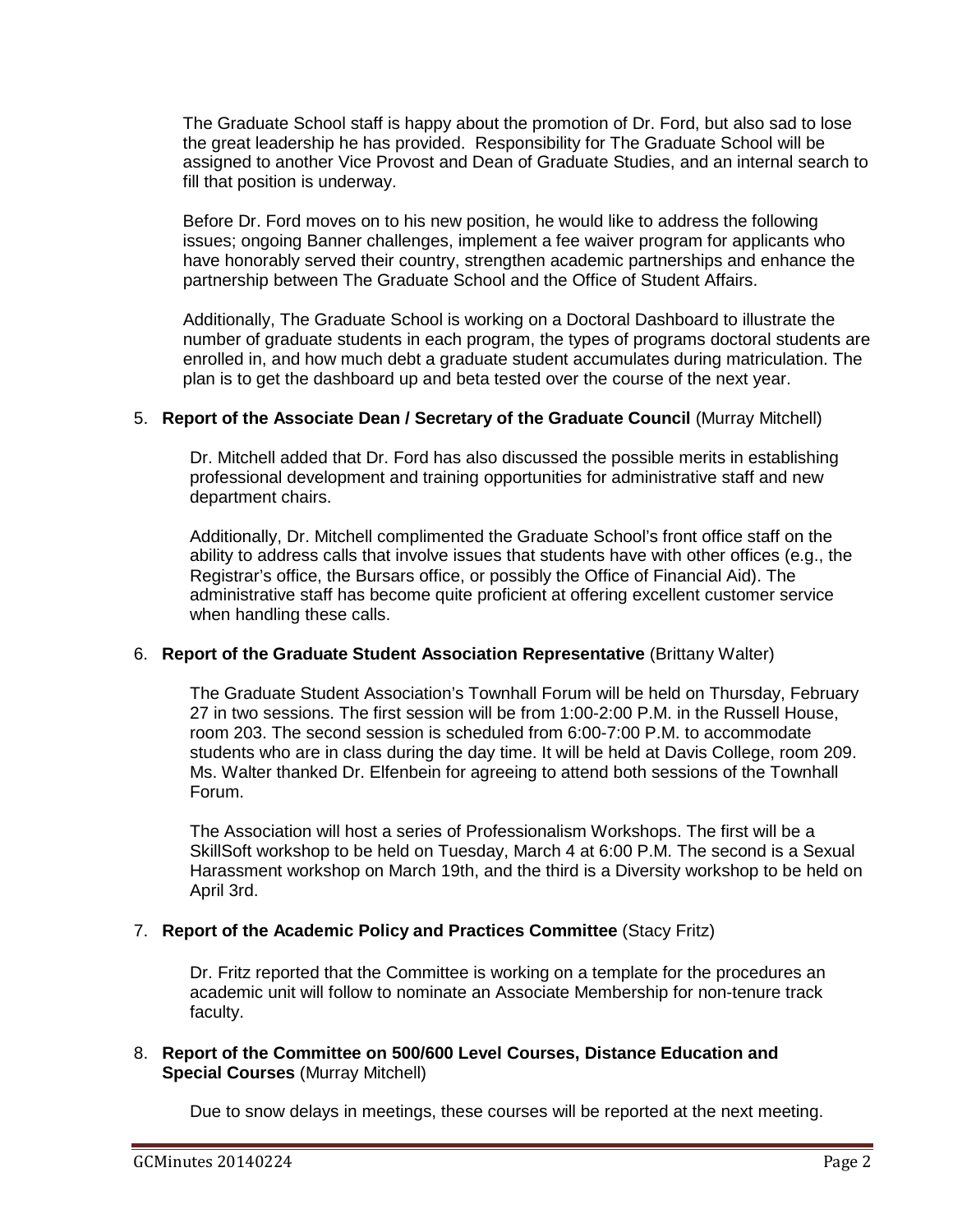# 9. **Fellowships and Scholarships Committee** (Paul Solomon for Wayne Carver)

Dr. Solomon reported that round two of the Presidential Fellow nominations are complete. Twenty-seven nominations were received. Eleven were funded. Six were declined, and the remaining nominations were tabled for later consideration. The deadline for the final round of nominations is Friday, February 28th.

Dr. Elfenbein added that the Committee received confirmation from the first Presidential Fellow from the College of Education, and an offer was made to the first Hospital, Retail and Sports Management student.

10. **Report of the Science, Math, and Related Professional Program Committee** (DeAnne Messias)

No report.

11. **Report of the Humanities, Social Sciences, Education, and Related Professional Programs Committee** (J. Daniel Jenkins)

# *Moore School of Business*

New Course Proposal **APPROVED** 

[MKTG 718 Social and Digital Media Strategies for Businesses](http://gradschool.sc.edu/facstaff/gradcouncil/2013/MKTG%20718%20NCP_Redacted1.pdf) (3) Develop a social and digital media plan/solution to present to a client. Business enterprises and even non-business organizations are demanding new marketing hires and their marketing agencies have an acute understanding of how to develop and utilize online and social media as part of their integrated marketing plans. Both business-to-consumer and business-to-business enterprises are migrating to social media as a primary form of communication with customers and partners.

[Effective Fall 2014] [Prerequisite: DMSB 716 and MKTG 701]

# New Course Proposal **APPROVED**

# [MKTG 750 Marketing Consulting Project](http://gradschool.sc.edu/facstaff/gradcouncil/2013/MKTG%20750%20NCP_Redacted%20updated1.pdf) (3)

Develop successful marketing strategies using data, research, and analysis to create impactful strategies for real business clients. Businesses and recruiters are increasingly demanding experience handling practical problems faced by a marketing manager from our MBA students. In this elective course, the students get that experience. [Effective Fall 2014] [Prerequisite: MKTG 701]

# New Course Proposal **APPROVED**

# [MGSC 779 Innovation and Design](http://gradschool.sc.edu/facstaff/gradcouncil/2013/MGSC%20779%20NCP_Redacted2.pdf) (3)

Creation and launch of viable businesses using innovation tournaments. Development of problem solving and design skills. Application to real innovation and entrepreneurial hurdles. [Effective Fall 2014]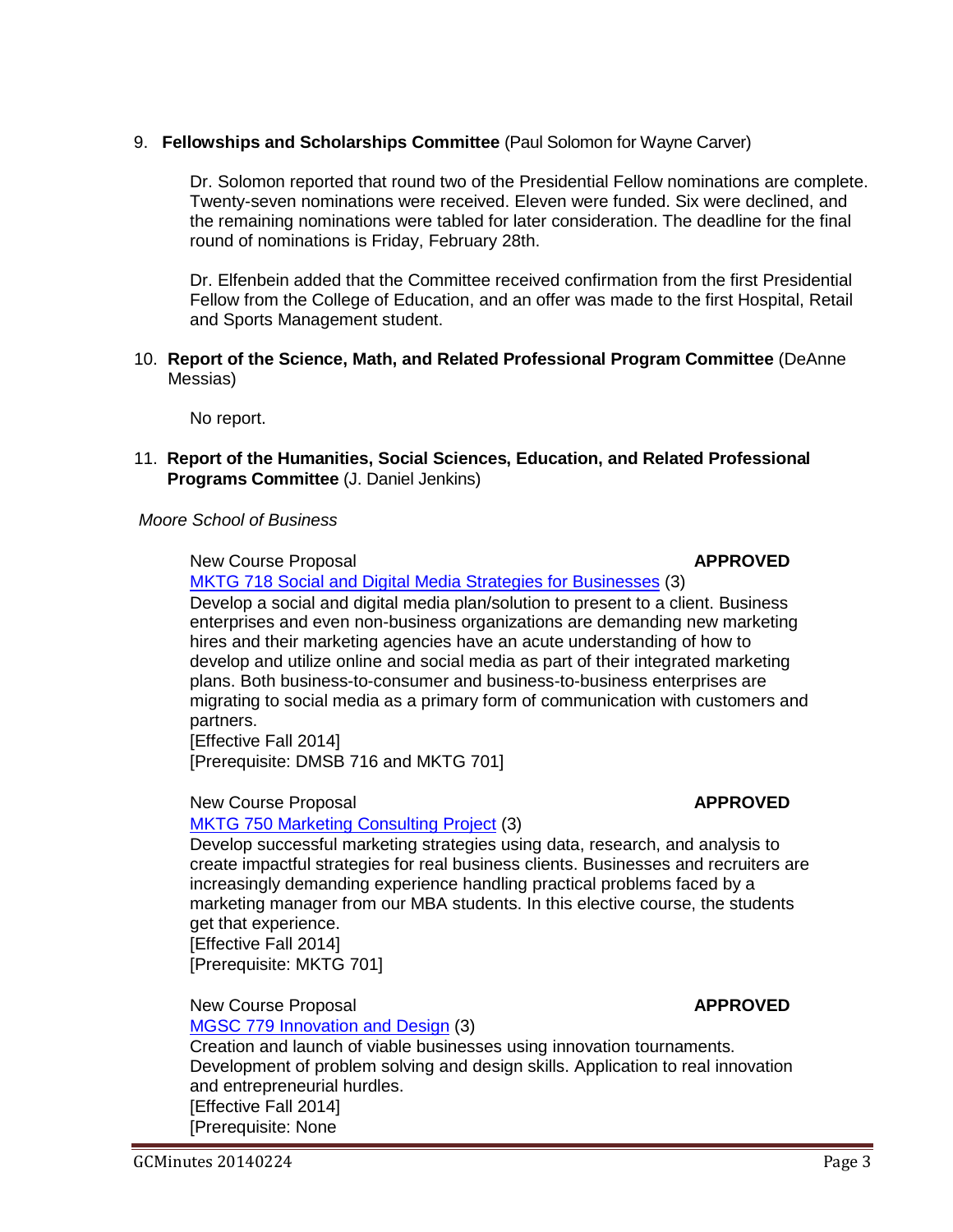# 13. **Other Committee Reports**

No report.

## 14**. Old Business**

No report.

#### 15. **New Business**

Dr. Elfenbein asked the Committee, if there are any students who have been offered tenure track positions, please be sure to fill out the online form. The Provost would like to recognize tenure track students and their advisors at an upcoming event. The students would have received a tenure track position from August 2013 through August 2014.

# 16. **Good of the Order**

Dr. Mitchell mentioned the Graduate Council is a body that advises the Dean of the Graduate Studies and asked if there are additional issues that the Council should be considering. While no issues were raised at this meeting, members were encouraged to consider this question for future meetings.

Dr. Elfenbein asked the Committee to consider submitting agenda items for the Annual Graduate Directors Meeting. She mentioned that input from the Council contributes to the success of the event.

Dr. Hilbish commented that it would be good for the Provost to recognize Post-Doctoral students as well as tenure track students. Dr. Elfenbein asked for clarification regarding recognition of Post-Doctoral students currently at USC or recognition of students who have moved on to other institutions. Dr. Hilbish responded that USC tenure track students and Post Docs who are training here might also be recognized by the Provost.

Dr. Elfenbein agreed that it would be good to recognize Post-Doctoral students. She stated that she would present this issue to the Office of the Vice President of Research for consideration, since that office has assumed some responsibility for this important group of students.

Additionally, she stated that there were 78 tenure track placements last year.

Dr. Nancy Brown complimented the Council and Committee Chairs on the efficiency of operation she has witnessed this session. She mentioned that in years past Graduate Council meetings would go on for hours. Dr. Drasgow also gave special mention to the member of each committee and the Committee Chairs for a job well done.

The next meeting will be March 24.

# 17. **Adjournment**

The meeting adjourned at 2:25 P.M.